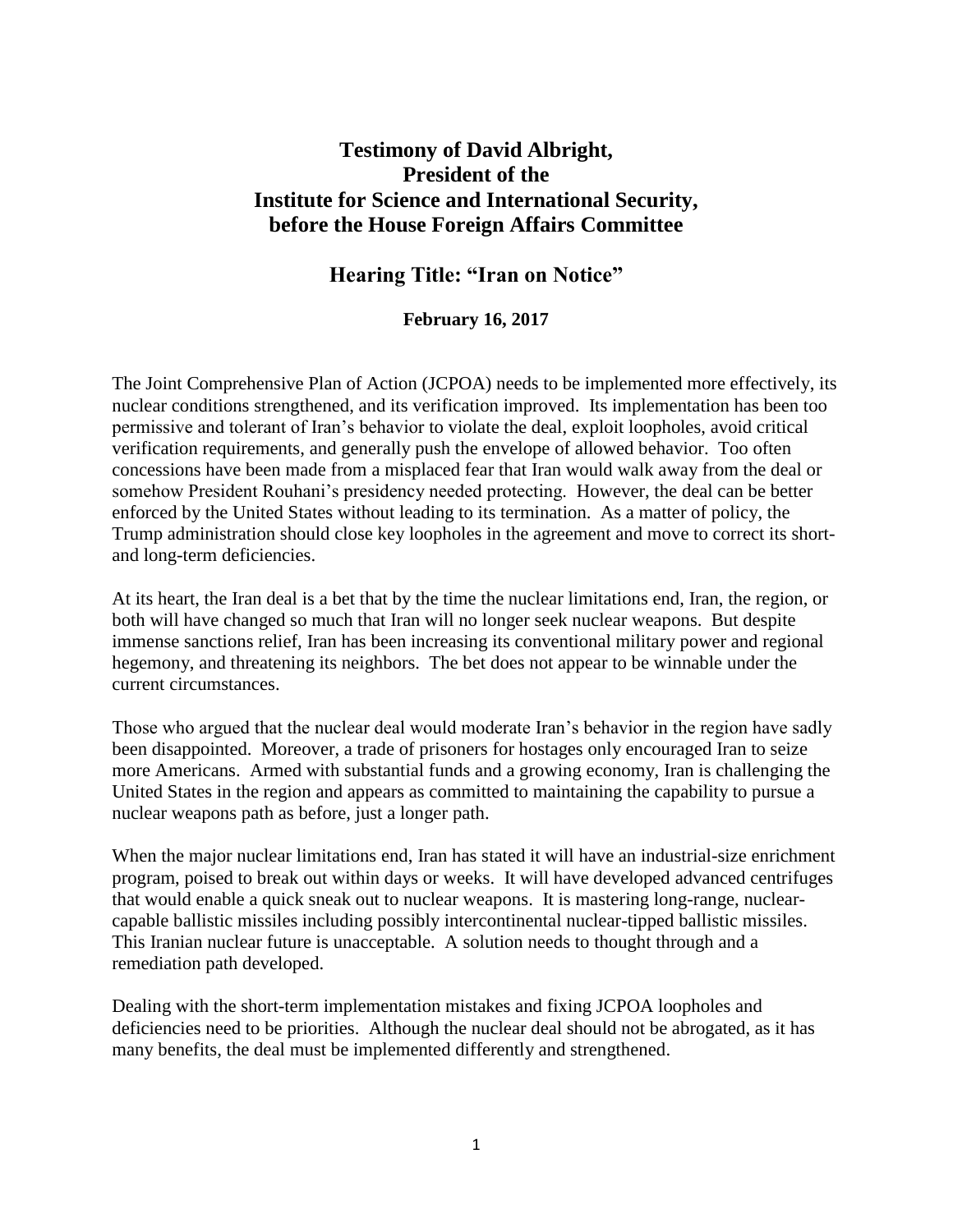### **Taking Stock of Implementation**

 $\overline{\phantom{a}}$ 

Iran continues to test ballistic missiles that are inconsistent with, or to some in the administration, in violation of UN Security Council resolution 2231. Iran's ongoing development of missiles capable of carrying nuclear weapons is a direct threat to the nuclear deal. A nuclear weapon should be properly defined as a nuclear warhead and a delivery system. This definition was used by South Africa for its nuclear weapons program back in the 1980s, when that program was active and engaged in intense secrecy and obfuscation to deceive the world. It too denied that its missiles would ever carry nuclear weapons, a fact it admitted only after it verifiably abandoned its nuclear weapons program in the early 1990s. As the administration and Congress chart a new Iran nuclear policy, Iran's ballistic missile program should be viewed as the other half of a nuclear weapon whose development continues unabated today and should be treated accordingly.

What are some of the specific problems in the nuclear deal's implementation? First, the workings of the deal have been far too secret. Some portions of the parallel or side deals and secret Joint Commission and Procurement Working Group (PWG) decisions and actions have been publicly revealed. Although the Joint Commission decided after Donald Trump won the presidency to release its major decisions, likely feeling increasing pressure to do so, much still remains secret. Moreover, the International Atomic Energy Agency (IAEA) continues to underreport the actual situation on the ground.

Many of the Joint Commission decisions are questionable. Too much low enriched uranium (LEU) was exempted from the JCPOA 300 kilogram LEU cap, and too many hot cells in violation of the deal's size limits were allowed to continue to operate. Iran was allowed to exceed its cap of 130 metric tons of heavy water by over 70 metric tons via a loophole in the JCPOA to secretly cache heavy water in Oman while awaiting its sale.<sup>1</sup> A sounder interpretation of the deal, and one more in U.S. interests, would have been to apply the 130 metric ton cap to all the heavy water under Iran's control or ownership regardless of location, thereby requiring Iran to blend at least 70 metric tons of heavy water down to normal water and not ship it out to Oman in the first place.

So far, Iran has resisted IAEA inspections of military sites. Although Iran has granted access to nuclear sites, it has reportedly resisted granting access to military locations associated with past undeclared nuclear activities or potentially involved in nuclear weapons development activities banned under the JCPOA. To this day, the IAEA has not been able to state that Iran has addressed its concerns and questions about past nuclear weapons activities or to determine the exact status of what Iran achieved and may have hidden away. In addition to past activities, the IAEA has not stated that it is successfully verifying the JCPOA's prohibitions on specific nuclear weapons development activities, which would require access to military sites.

<sup>&</sup>lt;sup>1</sup> See for example, *Heavy Water Loophole in the Iran Deal*, by David Albright and Andrea Stricker, Institute for Science and International Security Report, December 21, 2016. [http://isis-online.org/isis-reports/detail/heavy-water](http://isis-online.org/isis-reports/detail/heavy-water-loophole-in-the-iran-deal)[loophole-in-the-iran-deal](http://isis-online.org/isis-reports/detail/heavy-water-loophole-in-the-iran-deal)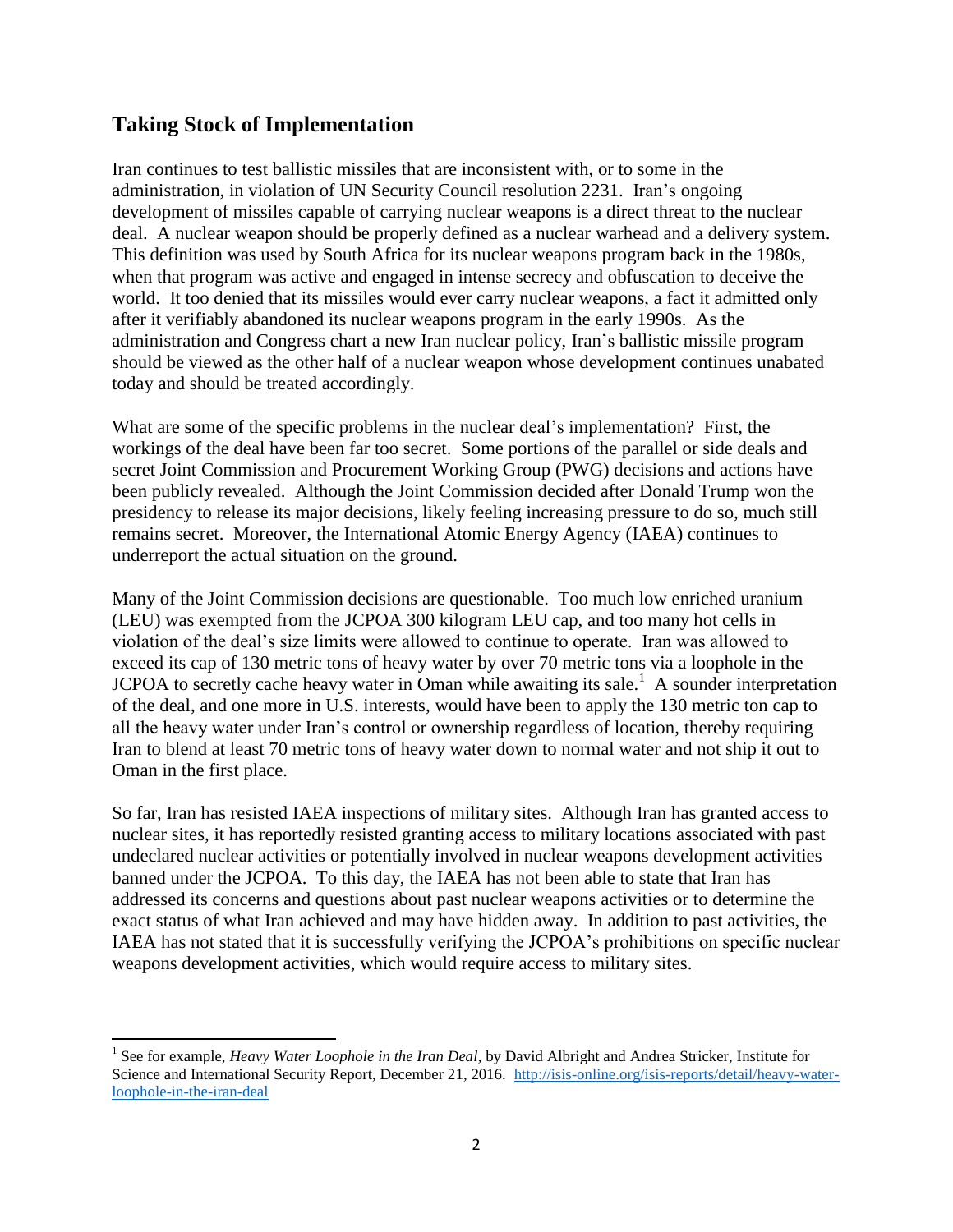The poorly designed arrangement between Iran and the IAEA on Parchin not surprisingly failed to resolve the issue. It also put the IAEA in a weak position to move forward on accessing the Parchin site to resolve this issue, which includes making sense out of uranium particles detected by environmental sampling at Parchin. The presence of these particles combined with all the previous, suspicious site alterations is dramatic evidence that Iran conducted secret nuclear weapons activities at Parchin, despite its on-going denials.

Iran's refusal to let the IAEA resolve Parchin issues or regularly visit military sites is a major blemish on the JCPOA. It undermines any argument that the Iran deal is adequately verified.

Moreover, out of a misplaced fear of negatively affecting the deal, the Obama administration also interfered in U.S. law enforcement efforts. During the negotiations and for some time afterwards, the administration blocked or did not process several extradition requests and lure memos aimed at arresting and convicting Iranians and their agents engaged in breaking U.S. export and sanctions laws. These actions, largely concentrated in the State Department, reportedly interfered with investigations and served to discourage new or on-going federal investigations of commodity trafficking involving Iran.

The Procurement Working Group recently allowed Iran to acquire 149 metric tons of natural uranium. Iran's nuclear chief said last week that Iran would have 60 percent more stockpiled uranium than it did prior to the deal. Ali Akbar Salehi, the head of the Atomic Energy Organization of Iran, was quoted by the semi-official Fars News Agency stating that Iran would receive a final batch of 149 tons of natural uranium, in addition to 210 tons already delivered since early 2016. The 149 metric tons was a swap for sending part of its cache of heavy water in Oman to Russia, heavy water that should have been blended down into normal water instead, if the deal had been seriously enforced. Interestingly, the caching of heavy water in Oman and the decision to approve sending natural uranium to Iran were considered secret by the Joint Commission and the Obama administration. These 149 metric tons, if enriched to weapon-grade uranium, would be enough for over 15 nuclear weapons.

The Atomic Energy Organization of Iran has sought sensitive nuclear-related materials and facilities, in at least two cases knowing that the supplier country would deny the exports. Under the deal, Iran can ask for whatever it wants overseas and does not have to report it. The supplier is the one that must seek the permission from its government and the Procurement Working Group. This loophole lays the basis for secret Iranian illicit procurement efforts with less scrupulous suppliers and countries.

### **Mechanisms for Obtaining Improvements**

There are several mechanisms to better enforce and strengthen the Iran deal both in the short and long term. The United States can take unilateral steps within the context of the JCPOA, such as by blocking proposals for goods going to Iran via the Procurement Working Group or blocking further exemptions to the 300 kilogram cap. The United States can press for strengthening measures in the Joint Commission, the executive body of the JCPOA. In fact, under U.S. leadership, the Joint Commission did strengthen the condition in the JCPOA on near 20 percent enriched uranium. The Joint Commission added a new condition that any fuel containing near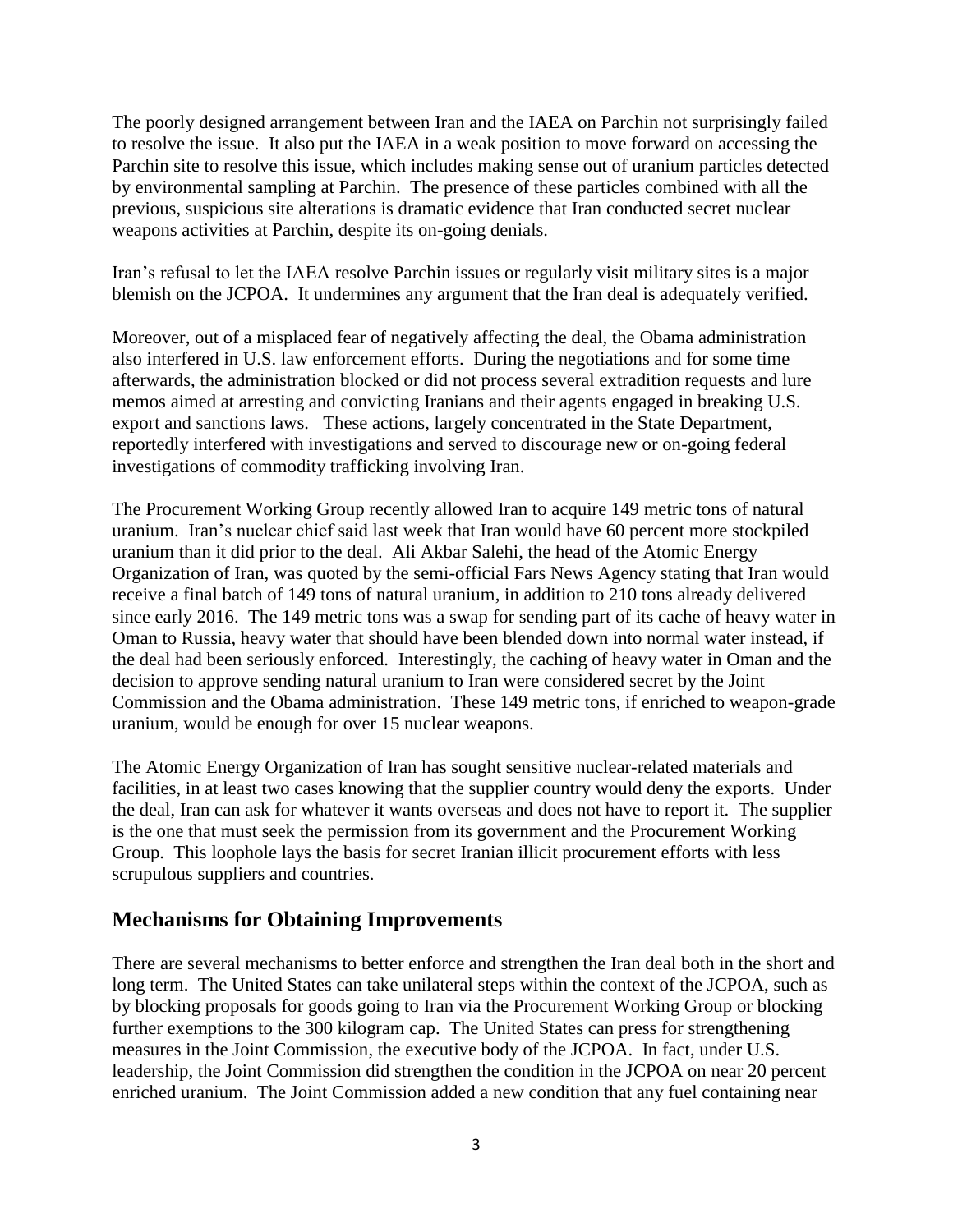20 percent LEU would have to be irradiated; none could be stored as fresh or unirradiated fuel. Although this step of irradiating the fuel will not affect breakout timelines that significantly, it is a precedent for the ability of the Joint Commission to add conditions to the deal.

The United States can encourage the IAEA to better verify conditions in the JCPOA. There are many possibilities, including the IAEA more thoroughly monitoring the use of several large hot cells in Iran exempted for use outside JCPOA size limitations and the inspectors cracking down on Iran's attempts to push the envelope on centrifuge R&D activities. The United States can press the IAEA to use its rights to access military sites or personnel in Iran in furtherance of effective JCPOA verification. In addition, parallel agreements between Iran and the IAEA can be negotiated that enshrine the IAEA's access to Parchin or other military sites or create work plans to settle outstanding verification issues associated with reaching a broader conclusion under the Additional Protocol.

A final option is to negotiate a JCPOA II and a new UN Security Council resolution. These efforts, which would take a while to launch, could focus on repairing major weaknesses in the deal associated with the duration of the nuclear limitations and ballistic missiles.

# **Short Term Priorities for the Administration**

The administration should announce that the United States will demonstrate zero tolerance for Iranian violations of the JCPOA, no matter how small, and will respond both within and outside the context of the JCPOA. Where violations are significant or the frequency of minor infractions reach a threshold, the United States should snap back UN sanctions.

The administration should state that it now views the following as not allowed by, and even in some cases inconsistent with, the JCPOA: (1) heavy water excess being cached overseas, e.g. in Oman, awaiting sale, (2) Iran selling any heavy water without a proposal submitted to the PWG, (3) exemptions of low enriched uranium from the 300 kilogram cap, except in extraordinary circumstances (such as for a modified Arak reactor) (4) lack of regular IAEA access to Iranian military sites, (5) enrichment of depleted uranium to natural uranium outside the 300 kilogram cap, (6) Iran not reporting to the Joint Commission about any request for nuclear or nuclearrelated goods, and (7) Iranian cooperation with North Korea.

#### **Specific Steps to Ensure Stricter Enforcement and Strengthening of the JCPOA in the Short Term**

#### **Achieving Greater Transparency and IAEA Access**

o Pressing the IAEA to include greater details in its quarterly reports to the Board of Governors.<sup>2</sup>

<sup>&</sup>lt;sup>2</sup> The quarterly reports should include Iran's total inventory of enriched uranium stocks and their chemical forms and how much is included in the 300 kg cap and how much exempted from this cap; Iran's quarterly enrichment production output at Natanz; status of stable isotope production efforts at Fordow and elsewhere; natural uranium production and imports; heavy water quarterly production and total inventory domestically and in Oman or other off-shore locations; status and progress in centrifuge R&D and reporting on the number of manufactured centrifuges rotor assemblies; status of construction and operation of advanced centrifuge assembly facilities at Natanz;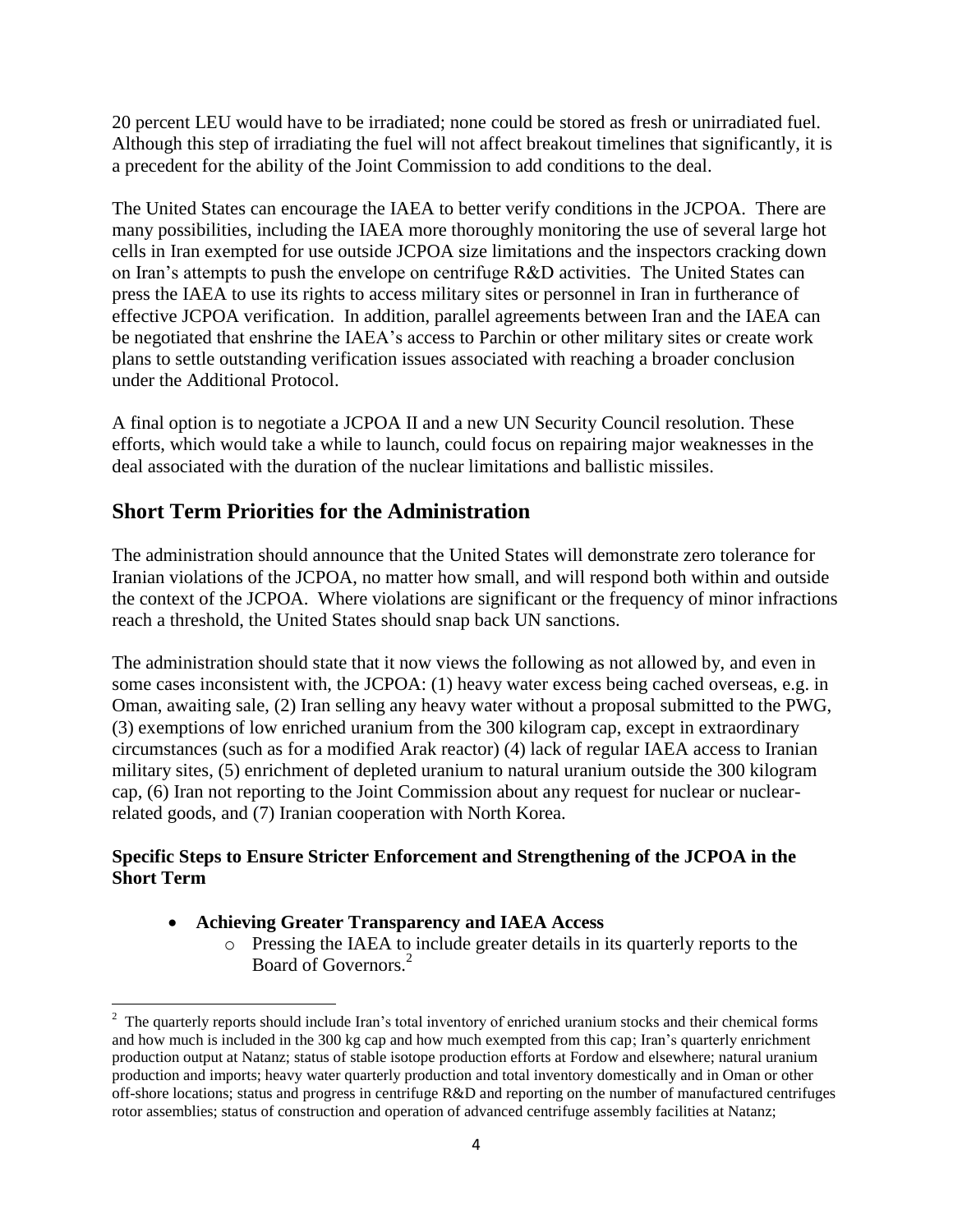- o Pressing the IAEA to provide details about its plans and progress in reaching a broader conclusion and ensuring the absence of undeclared nuclear materials and activities in Iran.
- o Publicly releasing parallel agreements to the JCPOA, including Iran's long term enrichment R&D plan and the agreement regarding Iran's ability to limit inspections at Parchin.
- o Ensuring that Iran provides guaranteed, timely IAEA access to Iranian military facilities, consistent with the access timeframes in the Additional Protocol, where the IAEA suspects nuclear-related activities have occurred or it needs access to verify specified JCPOA bans on nuclear weapons development activities.
- **Preventing Iran Developing an Indigenous Enriched Uranium Fuel Fabrication Capability**
	- o Ensuring and taking steps at the Joint Commission and Procurement Working Group so that Iran does not research, develop, or import a domestic enriched uranium fuel manufacturing capability. Toward that goal, further exemptions to the 300 kilogram enriched uranium cap should be deferred indefinitely.
	- o Reviewing all civil reactor sales to Iran with the goal of ensuring that these sales include a minimum of a ten-year fuel supply that is renewable for the life of the reactor and do not include the transfer of fuel fabrication or hot cell facilities in whole or in part. The goal should be to ensure a lifetime of fuel for any reactor provided to Iran and the absence of the supply of fuel fabrication capabilities and hot cells associated with fuel development or testing.

#### **Plugging Loopholes in the JCPOA**

 $\overline{\phantom{a}}$ 

- o Closing the Oman loophole for heavy water. To that end, all shipments of Iranian heavy water from Oman (or other overseas storage locations) would be subject to approval by the Procurement Working Group.
- o Banning research and development of naval reactors, including land prototypes.
- o Closing the loophole whereby Iran enriches depleted uranium to natural uranium, unless the product (albeit natural uranium) is considered part of the 300 kilogram LEU cap.
- o Investigating, reviewing, strictly interpreting, and ensuring Iran is abiding by restrictions on centrifuge R&D under the JCPOA. One example is allegations that Iran is exploiting allowed "quality assurance" criteria at Kalaye Electric and possibly elsewhere to conduct additional mechanical testing of centrifuges beyond that allowed under the JCPOA.

locations, characterizations, and monitoring of hot cells; work carried out to date on the Arak reactor; as well as other nuclear activities. The report should also discuss controversies with Iran over interpretation or implementation of JCPOA conditions and the comprehensive safeguards agreement and associated Additional Protocol, as well as progress or problems in reaching a broader conclusion.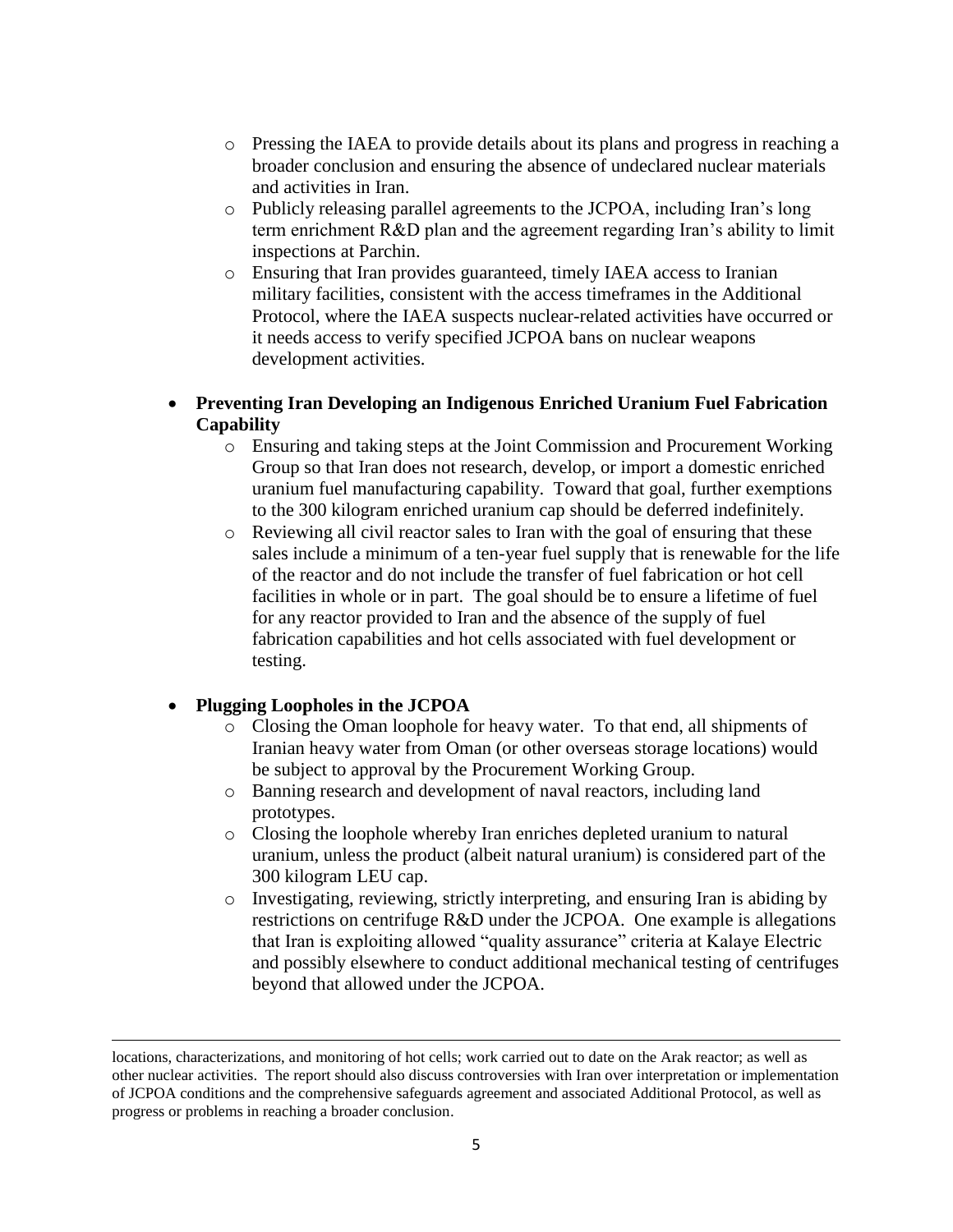o Reviewing the existing conditions on near 20 percent low enriched uranium to determine their adequacy, including evaluating the raising of the radiation limit imposed on fresh LEU fuel from its current relatively low level.

#### **Strengthening the Procurement Working Group**

- o Reviewing the operation of the Procurement Working Group, including lengthening by several weeks the period for the review of submitted proposals.
- o Requiring that Iran report any requests for nuclear or nuclear-related goods to the Joint Commission and Procurement Working Group.

#### **Creating an Iranian Export Control System**

o Insisting that Iran create and implement a strategic trade control system that meets international standards and that will be subject to review by the Joint Commission. According to the JCPOA, "Iran *intends* to apply nuclear export policies and practices in line with the internationally established standards for the export of nuclear material, equipment and technology (emphasis added)."<sup>3</sup> Iran has not committed to do so, and Tehran could interpret this condition far differently than the United States. As part of creating a strategic trade control regime in Iran, the United States should also interpret the JCPOA as stating that Iran will commit not to conduct illicit commodity trafficking for government controlled or owned military, missile, nuclear, or other industries and programs, and it will agree to enforce this ban on private Iranian companies. Conducting illicit commodity trafficking is not in line with internationally established standards for strategic trade control systems.

#### **Creating More Effective Enforcement of Trading Bans and Sanctions**

- o Stepping up efforts with allies to detect, interdict, or otherwise thwart Iran's illicit procurement efforts that violate national and international laws.
- o The Department of Justice committing to more aggressively investigating, indicting, and extraditing those involved in outfitting Iran's nuclear, missile, or conventional weapons programs in defiance of U.S. laws and sanctions. As discussed above, during the last administration, there was excessive denial or non-processing of extradition requests and lure memos out of a misplaced concern about their effect on the Iran nuclear deal. These actions, largely concentrated in the State Department, reportedly interfered with investigations and served to discourage new or on-going federal investigations of commodity trafficking involving Iran. This trend needs to be reversed by an administration-wide policy to encourage investigations of Iranian (and other pariah state) commodity trafficking efforts that includes a determined extradition process.

 $\overline{a}$ 

<sup>&</sup>lt;sup>3</sup> JCPOA, Annex 1, par. 73: "Iran intends to apply nuclear export policies and practices in line with the internationally established standards for the export of nuclear material, equipment and technology. For 15 years, Iran will only engage, including through export of any enrichment or enrichment related equipment and technology, with any other country, or with any foreign entity in enrichment or enrichment related activities, including related research and development activities, following approval by the Joint Commission."